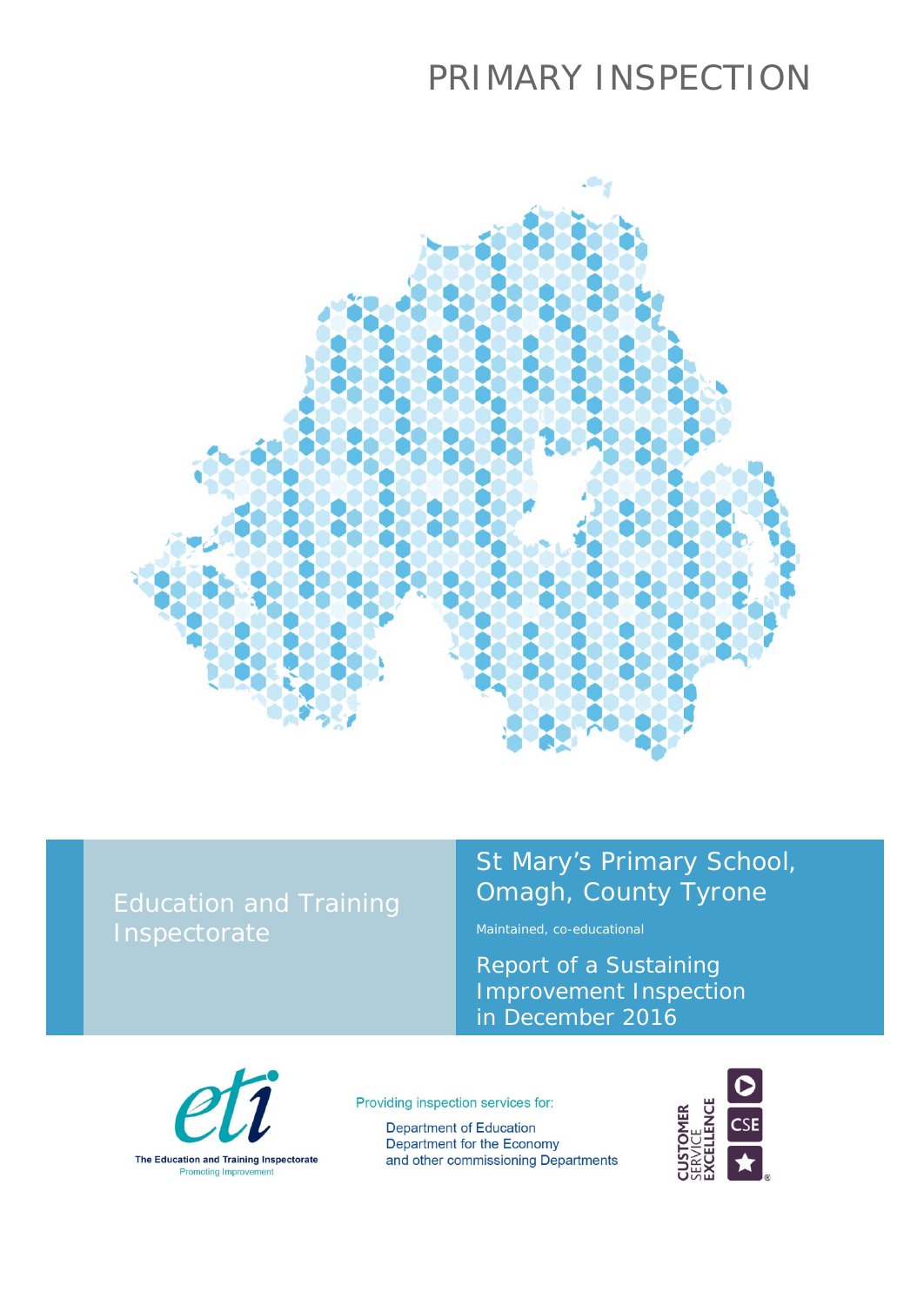#### **Sustaining Improvement Inspection of St Mary's Primary School, Omagh, County Tyrone (203-2607)**

#### **Introduction**

In the last inspection held in November 20[1](#page-1-0)3<sup>1</sup>, St Mary's Primary School was evaluated overall as outstanding<sup>[2](#page-1-1)</sup>. A sustaining improvement inspection (SII) was conducted on 8 December, 2016. The purpose of the SII is to evaluate the extent to which the school is capable of demonstrating its capacity to effect improvement through self-evaluation and effective school development planning.

The two key areas under focus during the SII were:

- to raise standards in literacy with a focus on reading; and
- to provide professional development in information and communication technology (ICT) to enhance learning experiences across the curriculum.

#### **Conclusion**

 $\overline{a}$ 

St Mary's Primary School continues to demonstrate a high level of capacity for sustained improvement in the interest of all the learners. The Education and Training Inspectorate will continue to monitor how the school sustains improvement.

<span id="page-1-1"></span><span id="page-1-0"></span><sup>&</sup>lt;sup>1</sup> Primary Inspection - [St Mary's Primary School, Killyclogher, Co Tyrone | Education Training Inspectorate](https://www.etini.gov.uk/publications/primary-inspection-st-mary%E2%80%99s-primary-school-killyclogher-co-tyrone)<br><sup>2</sup> From September 2015, the overall effectiveness of a school previously evaluated as outstanding or very good h reported as a school demonstrating a high level of capacity for sustained improvement.